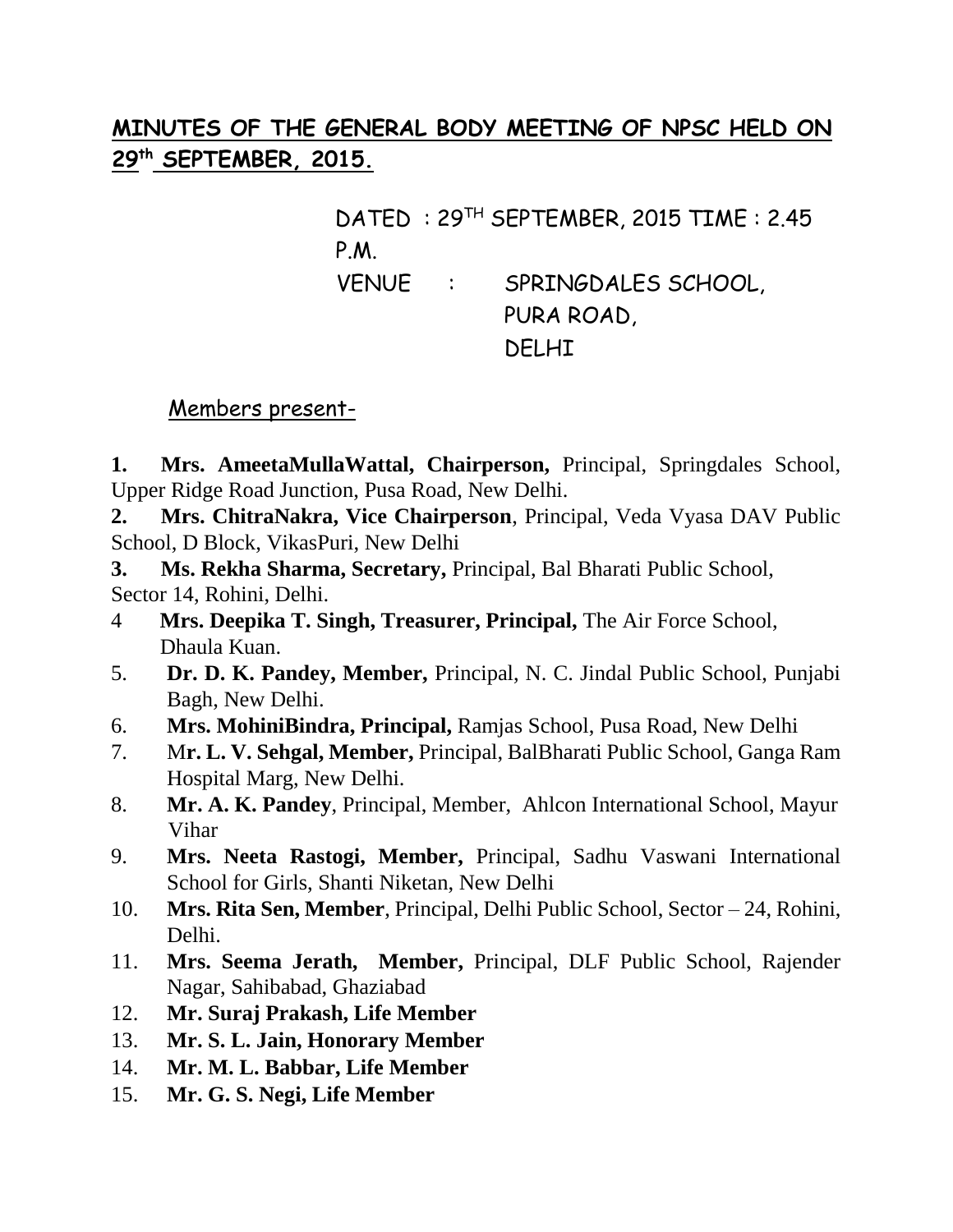- 16. **Dr. (Mrs.) Usha Ram, Special invitee**
- 17. **Mrs. Suman Nath, Special invitee**
- 18. **Ms. Shipra Sarcar,** Member, Principal, Air Force Golden Jubilee Institute, Subroto Park, New Delhi
- 19. **Ms. Malini Narayanan**, Member, Principal, Army Public School, Shankar Vihar, Delhi
- 20. **Mrs. Sonia Luthra, Member,** Principal, ASN Senior Secondary School, Mayur Vihar, Phase – I, Delhi
- 21. **Dr. (Mrs.) AnjuTandon**, Member, Principal, BharatiyaVidyaBhavan's Mehta Vidyalaya, Kasturba Gandhi Marg, New Delhi – 110 001
- 22. **Mrs. Minakshi Kushwaha**, Member, Principal, Birla Vidya Niketan, Pushp Vihar, Sector – IV, New Delhi
- 23. **Ms. Shilpa Bhatnagar**, Member, Principal, Bhatnagar International School, Vasant Kunj, New Delhi
- 24. **Sister Suthorinette** . Member, Principal, Convent of Jesus and Mary School, Bangal Sahib Lane, New Delhi
- 25. **Mr. Sunil Maini**, Member, Principal, Crescent Public School, Saraswati Vihar, Pitam Pura
- 26. **Mr. Manohar Lal**, Member, Principal Delhi Public School, Mathura Road, New Delhi
- 27. **Ms. Jyoti Gupta**, Member, Principal, Delhi Public School, Meerut Road, Ghaziabad
- 28. **Ms. Sunita Nagpal,** Member, Principal, Delhi Public School, Sushant Lok, Gurgaon
- 29. **Ms. Aparna Erry**, Member, Principal, DAV Public School, Sector 14, Gurgaon.
- **30 Mrs. Rashmi Raj Biswal**, Member, Principal, DAV Public School, Outer Ring Road, Pushpanjali, Pitampura.
- **31. Mr. Dharmendra Goyal**, Member, Principal, Delhi Public School Vasundhra, Ghaziabad
- **32. Mrs. Prem Lata Garg, Member,** Principal, DAV Public School, Srestha Vihar, New Delhi
- **33. Mrs. Anjana Gupta**, Member, Principal, DAV International School, Verka Chowk, Amritsar
- **34. Mrs. Meeta Rai, Member,** Principal, Delhi Public School, Indirapuram, Ghaziabad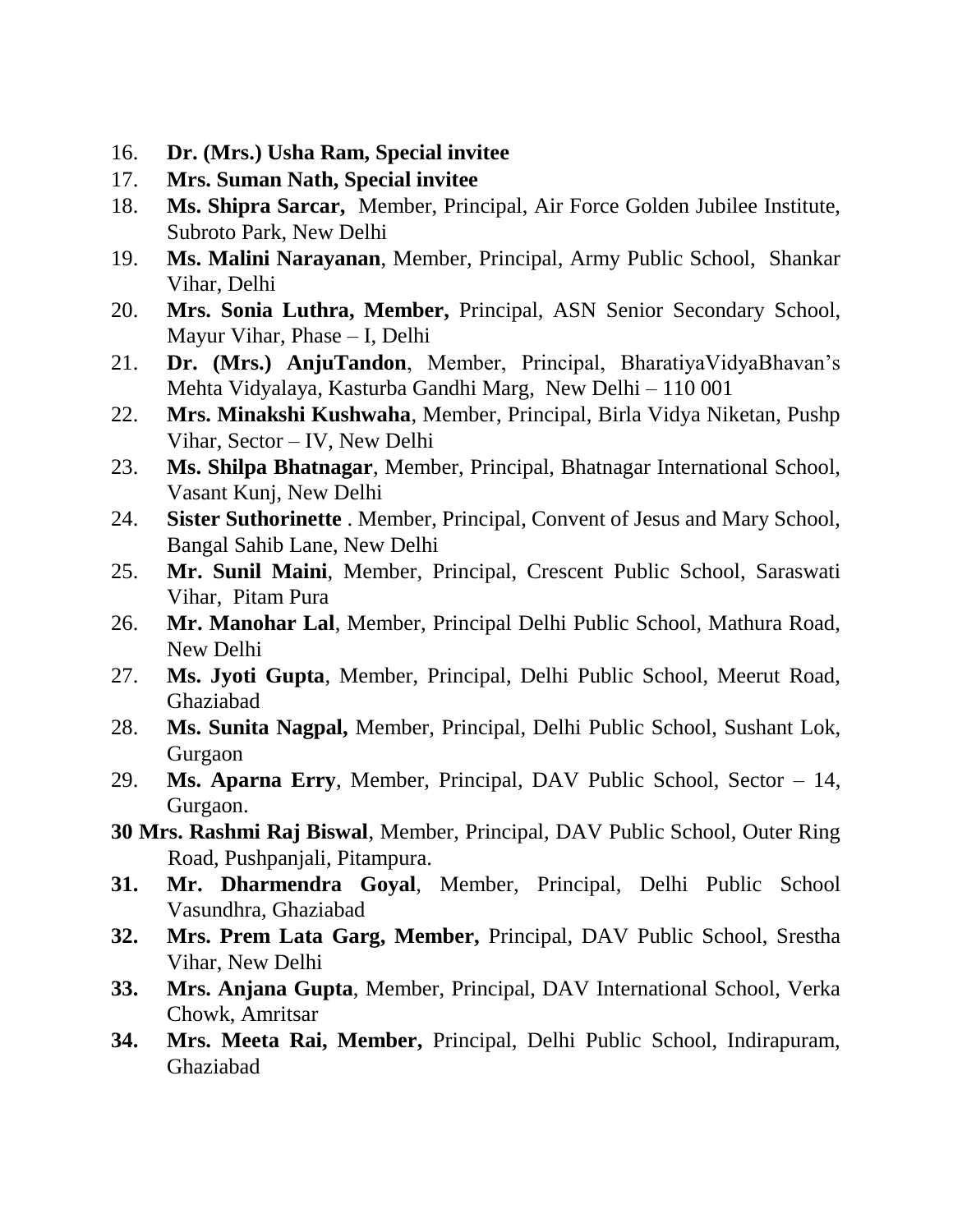- **35. Mr. M. Kannan**, Member, Principal, Faith Academy Sr. Sec. School, Prasad Nagar, New Delhi
- **36. Dr. (Mrs. ) M. Barsaley**, Member, Principal, Greenfields Public School, GTB Enclave, Dilshad Garden, New Delhi
- **37. Dr. (Mrs.) Surjeet Kohli**, Member, Principal, Guru Tegh Bahadur 3rd Centenary Public School, Mansarovar Garden, New Delhi
- 38.**. Mrs. Z. M. Siddique,** Member, Principal, Hamdard Public School, Tamilabad, Sangam Vihar, New Delhi.
- **39. Mrs. Tania Joshi, Member,** Principal, The Indian School, Josip Broz, Tito Marg, Near Moolchand Flyover, New Delhi - 110 049
- **40. Mrs. Sudha Acharya**, Member, Principal, ITL Public School, Sector 9, Dwarka, New Delhi
- **41. Mr. George Mathew, Member, Principal,** Jaspal Kaur Public School, Shalimar Bagh, New Delhi
- **42. Mrs. SnehVerma, Member, Principal,** Kulachi Hansraj Model School, Ashok Vihar, Delhi
- **43. Mrs. Sangeeta Bhatia, Member, Principal,** KIIT World School, Pitampura, Delhi
- **44. Dr. (Mrs.) Bhawna, Member, Principal,** Lovely Public Sr. Secondary School, Priyadarshini Vihar, Delhi.
- **45. Mr. B. C. Pandey, Member, Principal,** Mahavir Sr. Model School, Sangam Park Extn., New Delhi
- **46. Col. Ashok Kaul, Member, Principal,** Mata Jai Kaur Public School, Ashok Vihar, Delhi
- **47. Mrs. Sadhana Bhalla, Member, Principal,** Mira Model School, B Block, Janakpuri, New Delhi
- **48. Mrs. Sanghamitra Ghosh, Member, Principal,** The Mother's International School, Sri Aurobindo Marg, New Delhi
- **49. Ms. Jyoti Arora, Member,** Principal, Mount Abu Public School, Rohini, Delhi
- **50. Mrs. Alka Kapur, Member,** Principal, Modern Public School**,** Shalimar Bagh
- **51. Mr. Prashant Parashar, Member,** Principal, NK Bagrodia School, Rohini
- **52. Mrs. Vandana Chawla, Member,** Principal, New Era Public School, Main Mayapuri Road, Mayapuri, New Delhi
- **53. Ms. Anuradha Joshi, Member, Principal,** Sardar Patel Vidyalaya, Lodhi Estate, New Delhi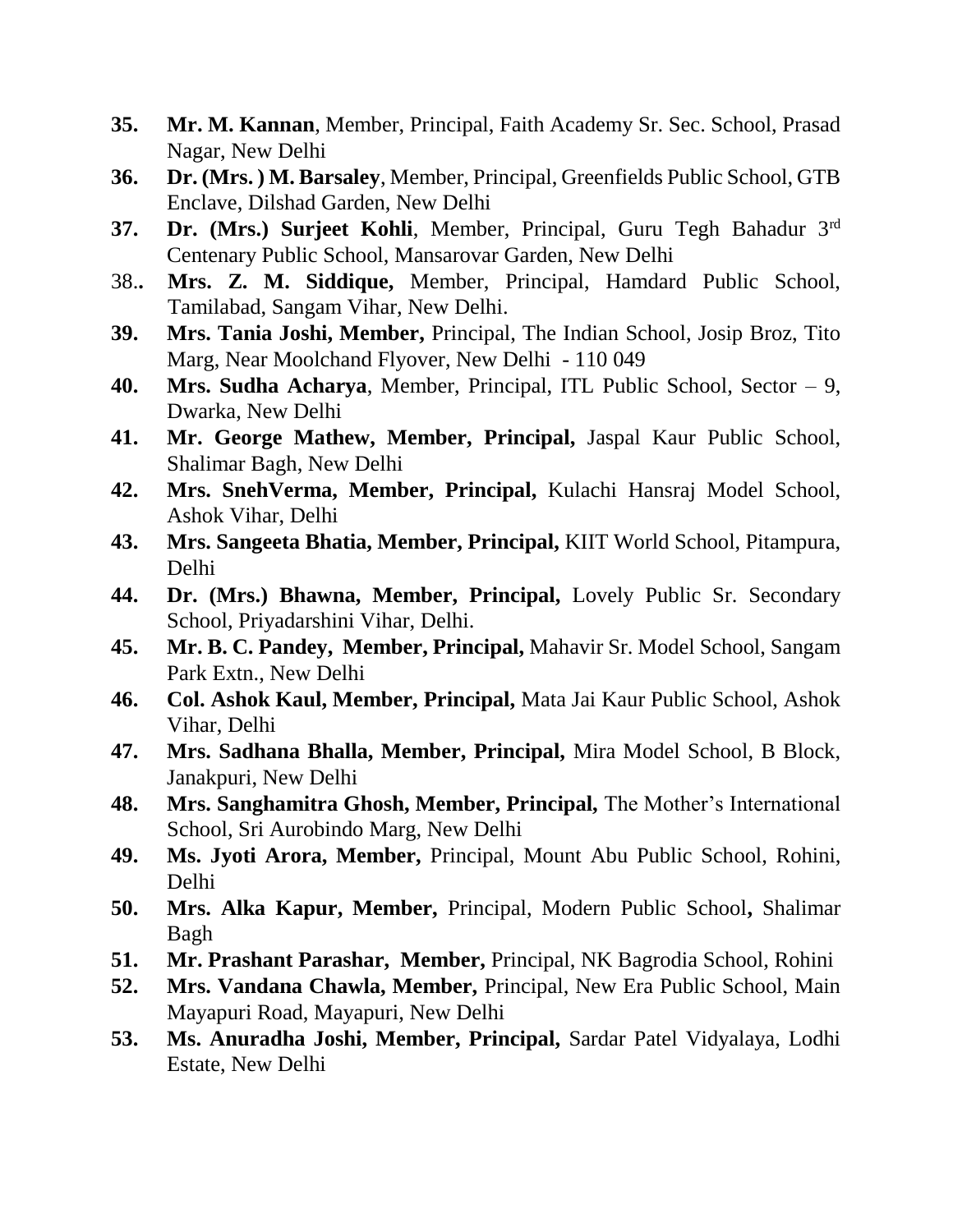- **54. Dr. (Ms.) Annie Koshi**, Member, Principal, St. Mary's School, Madam Sara Mathew Lane, B2 Block, Safdarjung Enclave, New Delhi.
- **55. Mrs. Rema Alex Daniel**, Member, Principal, Summer Fields School, Kailash Colony, New Delhi
- **56. Ms. S. Awasthi,** Member, Principal, Salwan Public School, Sector 15 (II), Gurgaon
- **57. Ms. Indu Khetarpal**, Member, Principal, Salwan Public School, Rajinder Nagar, New Delhi
- **58. Ms. Nandita Sahu,** Member, Principal Tagore International School, East of Kailash, New Delhi
- **59. Ms. Sharmila Raheja**, Member, Principal, Uttam School for Girls, B Block, Shastri Nagar, New Delhi

## **Leave of Absence granted to –**

#### **Mr. Neeraj K. Bedhotiya, Joint Secretary**

#### **Members present but attendance not signed –**

## **Dr. D. R. Saini, Principal, Delhi Public School, R.K. Puram**

The members were welcomed by the School and the choir presented soothing invocation on peace setting a sombre and serene environment.

The Chairperson welcomed all the members and thanked them profusely for the cooperation extended to her. She was greatly appreciative of the support she received from the executive body in all ventures.

Life Member, Mr. T.R. Gupta, Honorary Member, Mr. S.L. Jain and others spoke glowingly of Mrs. Wattal's leadership and endorsed that she had taken the NPSC to an extraordinary level a feat which would be difficult to emulate.

## 1 & 2. **CONFIRMATION OF THE MINUTES OF THE LAST MEETING AND TO NOTE AND DISCUSS THE POINTS ARISING OUT OF THE LAST MEETING HELD ON 26TH AUGUT, 2015 AT CONVENT OF JESUS AND MARY SCHOOL, NEW DELHI -**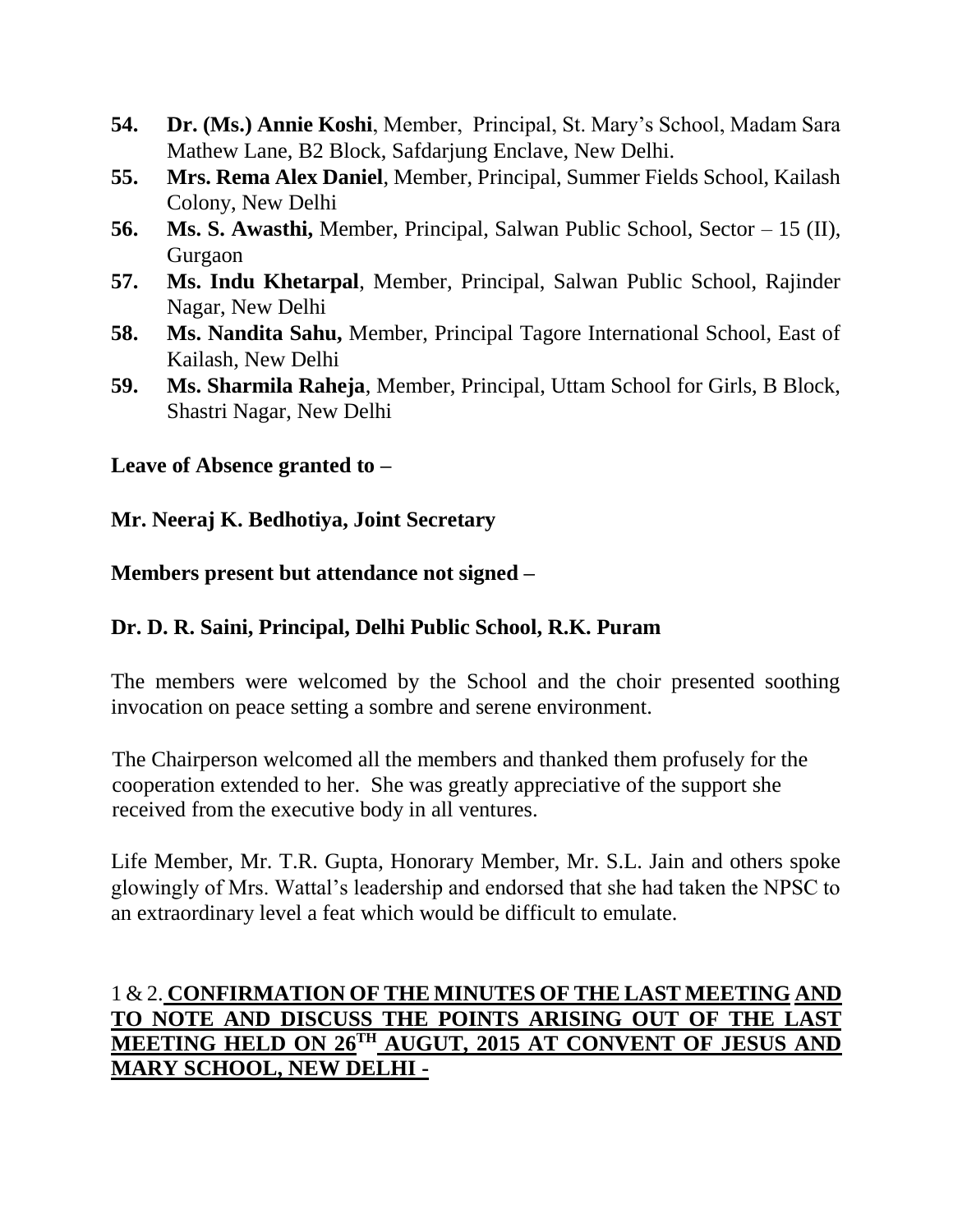The next item on the agenda was confirmation of minutes. Dr. Saini, Principal, DPS, R. K. Puram said that his presence had not been recorded in the minutes of the earlier meeting held at Convent of Jesus and Mary School along with the Officiating Principal, D.P.S. Mathura Road Mr. Manohar Lal.

Unfortunately, both of them had not signed the attendance sheet as a result of which their presence had not been recorded in the minutes.

The Secretary, NPSC, mentioned that in large gathering of people, it was very difficult to remember who was present, even if they had spoken. Since, in the NPSC meeting many Principals present their views.

Members were reminded to sign the attendance sheet to avoid any further confusion in the future.

## **3. ELECTION OF OFFICE BEARES FOR A TERM OF TWO YEARS FOR THE FOLLOWING POSTS – CHAIRPERSON, VICE CHAIRPERSON, SECRETARY, JOINT SECRETARY (ADMN.), JOINT SECRETARY (IT), AND TREASURER -**

The Chairperson then handed over the proceedings to Mr. Babbar, Convenor,

Selection Committee and returning Officer for the election. At this point Dr. Annie Koshi of St. Mary's School and Dr. Saini of DPS R. K. Puram expressed their dissatisfaction at the manner in which the process was being done. They said that whereas they agreed with the rules and regulations that had been formed by the committee but strongly felt it should be transparent in execution. Dr. Koshi felt that it was not possible for members to remember their attendance which was a major eligibility criteria and hence it should have been put up on the website. Dr. Saini also felt that member Principals above the age of 60 years should also be considered for the election. Again disclosing the names of prospective candidates immediately before the election did not serve any purpose.

Both Mr. M.L. Babbar, Life Member, convenor and Mr. L.V. Sehgal, Principal, Bal Bharati Public School, Member, of the election committee informed the house that a time bound sub-committee had been formed in October, 2013 by the Chairperson,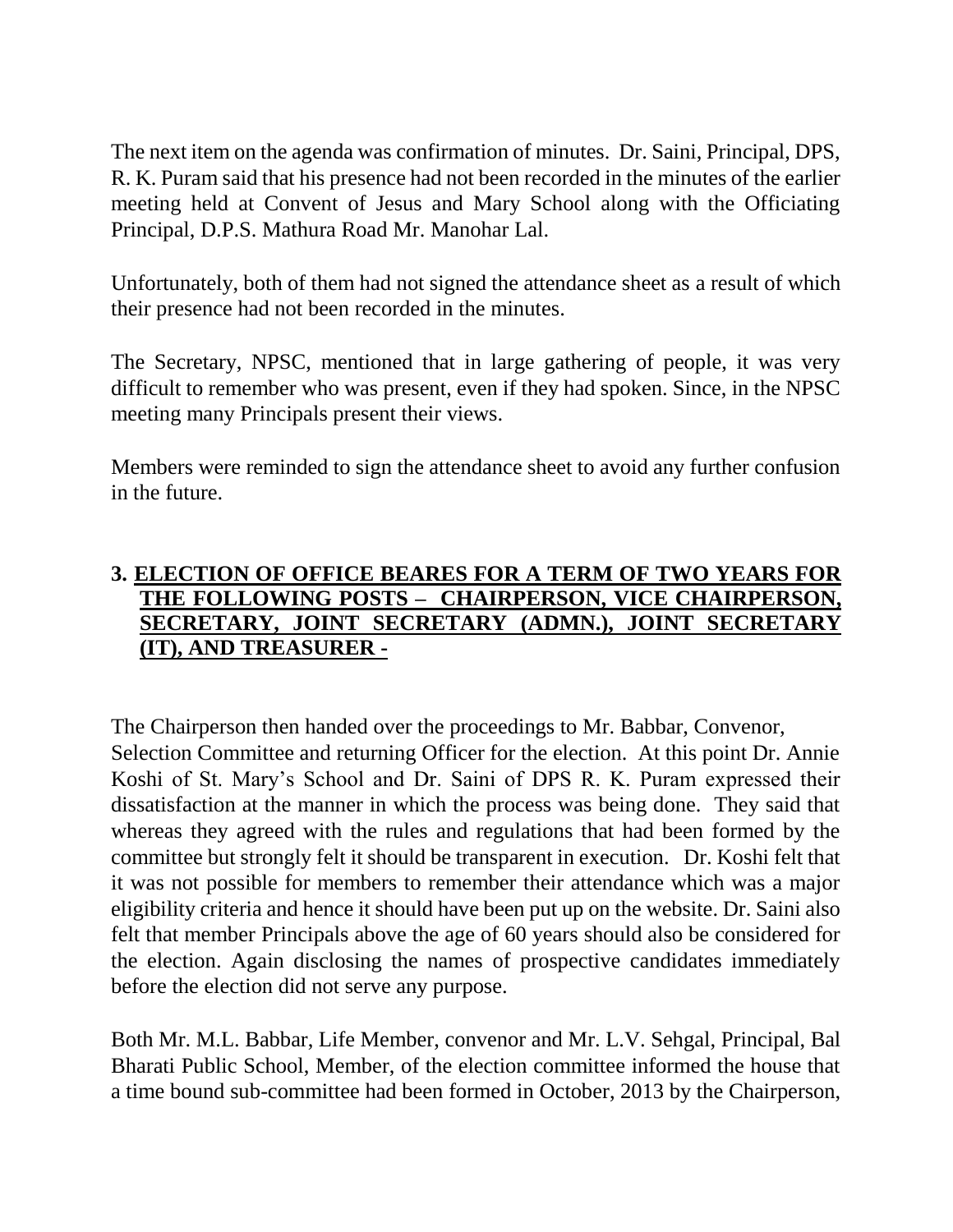Mrs. Wattal, under the convenorship of Mr. Sehgal to look into the norms, rules, regulations and process of the NPSC elections.

Several members had accepted to work with the committee. The Chairperson had requested Ms. Annie Koshi to be a member of the same committee.

The committee consisted of Mr. L.V. Sehgal, Convenor, Dr. Rajni Kumar, Life Member, Mr. M. L. Babbar, Life Member, Mr. T.R. Gupta, Life Member, Mr. S.L. Jain, Honarary Member, Mrs. Ameeta Mulla Wattal, Chairperson, Dr. Usha Ram, Member, Mrs. Suman Nath, Member and Mrs. Annie Koshi, Member.

Later Ms. Annie Koshi had withdrawn herself from the committee.

The committee was requested to give its recommendations by January, 2014 after deliberations and amendments by members. Members met on several occasions and made out the Rules and Regulations and uploaded them on the website of the NPSC. The suggestions had been in circulation on the website for several months.

Neither Dr. Saini nor Ms. Koshi had given any suggestions for the processes by which the Rules and Regulations were to be executed.

Several Principals had given their suggestions which were incorporated in the framework. Throughout 2014, members were constantly asked to send their suggestions through e-mail to Mr. L. V. Sehgal for the process of election of office bearers that were on the website.

The booklet of Rules and Regulations and Process of Elections was only created after a year and distributed to the members in the monthly meeting held in October, 2014.

Both Dr. Saini and Ms. Koshi were informed that all issues should have been raised during the past year, when suggestions were being given by all members, about the execution of the process or rules and regulations.

Members agreed that all actions had been done in a democratic and transparent manner and it was expected that every Principal was aware if he/she had been a member of the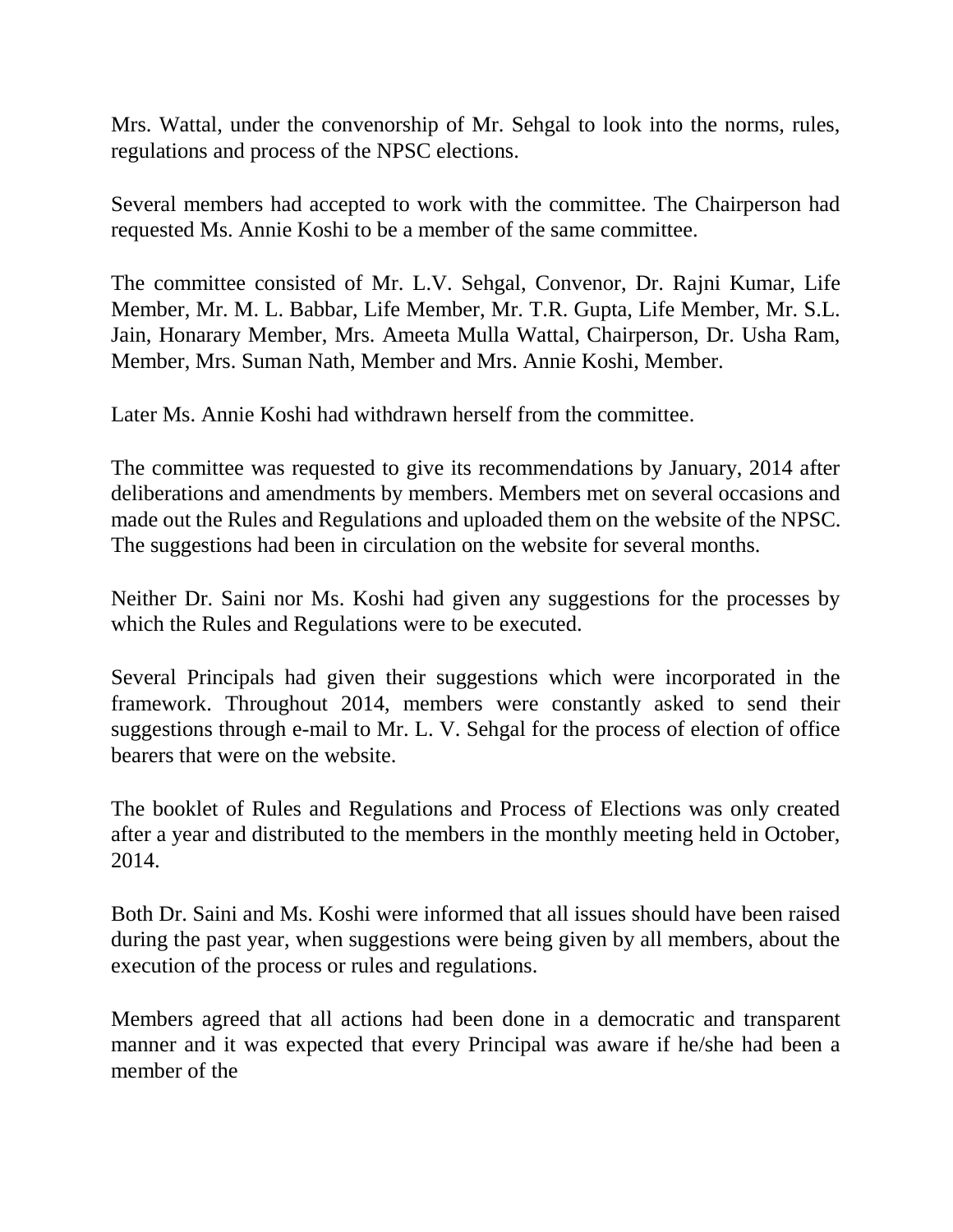- a) Executive committee for a period of one term.
- b) The number of years their school has been a member of the NPSC.
- c) The minimum attendance that they had during the period.

Mr. Suraj Prakash told Dr. Saini and Ms. Koshi that the matter could be reviewed at a later date if the newly elected committee members felt it was necessary.

Mr. Babbar then started the process. He informed that against each post there was only one nomination and it was valid. He then announced the names as given below-

| Name            | Post        | Proposed by                 | Seconded by                       |
|-----------------|-------------|-----------------------------|-----------------------------------|
|                 | Applied for |                             |                                   |
| Mr. Ashok Kumar | Chairman    | Dr. Usha Ram,               | Mr. A. P. Sharma,                 |
| Pandey          |             | Principal,                  | Principal                         |
|                 |             | <b>Laxman Public School</b> | Apeejay School,                   |
|                 |             |                             | Sheikh Sarai                      |
|                 |             |                             |                                   |
|                 |             | Dr. Anju Tandon,            | Dr. D. K. Pandey,                 |
|                 |             | Principal,                  | Principal,                        |
|                 |             | Bhartiya<br>Vidya           | N.C. Jindal Public                |
|                 |             | <b>Bhawan</b>               | School,                           |
|                 |             |                             |                                   |
|                 |             |                             |                                   |
| Ms.<br>Sadhana  | Vice        | Ms. Mohini Bindra           | Ms. Neeta Rastogi,                |
| <b>Bhalla</b>   | Chairperson | Principal,                  | Principal,                        |
|                 |             | Ramjas School,              | Sadhu<br>Vaswani                  |
|                 |             | Pusa Road                   | International School<br>for Girls |
|                 |             |                             | -------------------               |
|                 |             |                             | Dr. Jyoti Bose,                   |
|                 |             | Mr. M. Kannan,              | Principal,                        |
|                 |             | Principal,                  | Springdales School,               |
|                 |             | <b>Faith Academy School</b> | Dhaula Kuan,                      |
|                 |             |                             | New Delhi                         |
|                 |             |                             |                                   |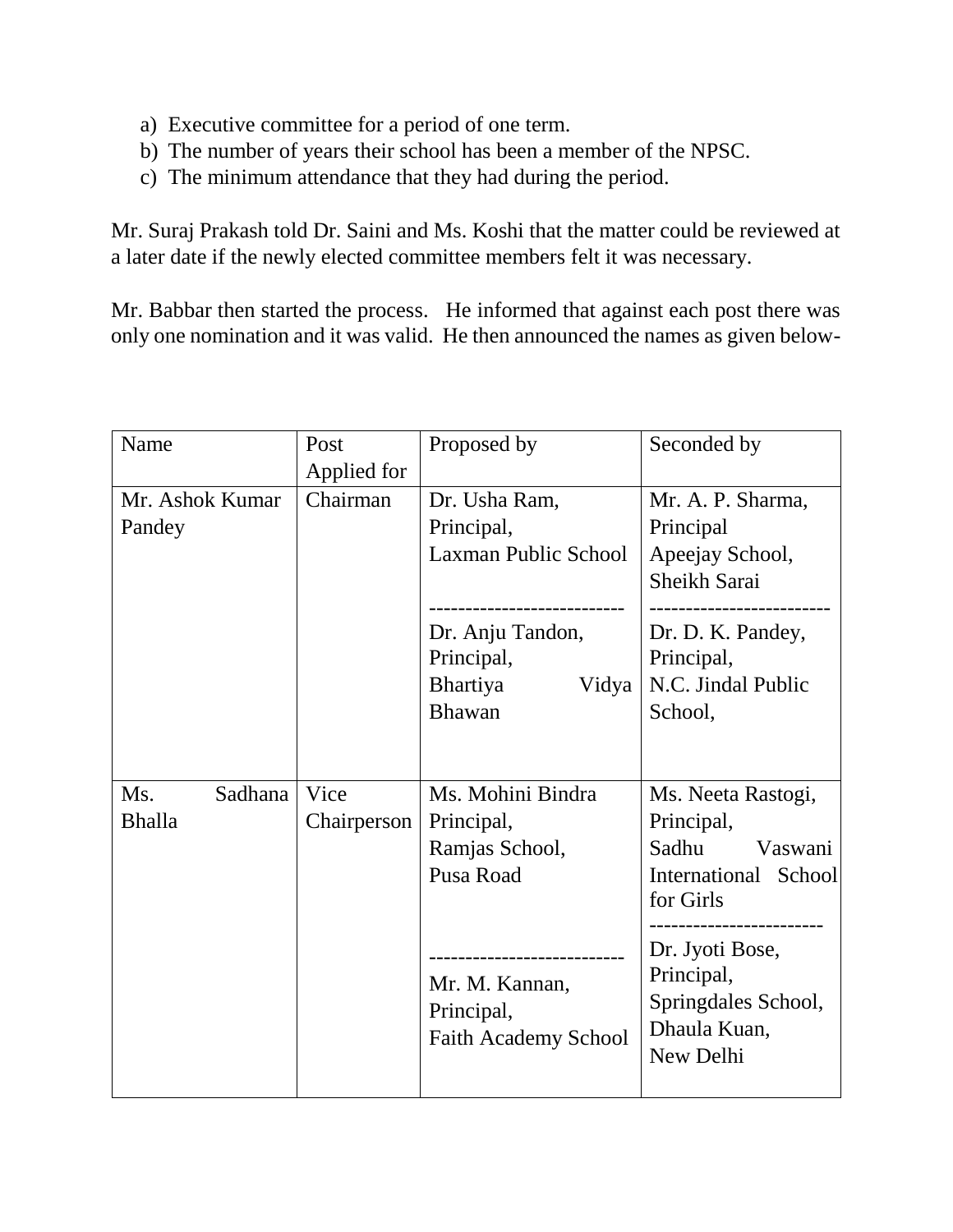| Ms. Deepika T.   | Secretary | Ms. Shipra Sarcar,         | Ms. Neeta Rastogi,          |
|------------------|-----------|----------------------------|-----------------------------|
| Singh            |           | Principal,                 | Principal,                  |
|                  |           | Golden<br>Air<br>Force     | Sadhu<br>Vaswani            |
|                  |           | Jubilee Institute          | <b>International School</b> |
|                  |           |                            | for Girls                   |
|                  |           |                            |                             |
|                  |           |                            |                             |
|                  |           | Ruma<br>Ms.                | Malini<br>Ms.               |
|                  |           | Purkayastha,               | Narayanan,                  |
|                  |           | Principal,                 | Principal,                  |
|                  |           | Navy Children School       | Army Public School,         |
|                  |           |                            | <b>Shankar Vihar</b>        |
| Ms. Seema Jerath | Joint     | Ms. Sneh Verma,            | Dr. D. K. Pandey,           |
|                  | Secretary | Principal,                 | Principal,                  |
|                  |           | Kulachi Hansraj Model      | N.C. Jindal Public          |
|                  |           | School                     | School                      |
|                  |           | ---------------------      | ------------------          |
|                  |           | Ms.Rekha Sharma,           | Ms. Mohini Bindra,          |
|                  |           | Bharati<br>Bal<br>Public   | Principal,                  |
|                  |           | School,                    | Ramjas School,<br>Pusa Road |
|                  |           | Rohini                     |                             |
| Dr. M. Kannan    | Treasurer | Ms. A. Amos,               | Sr. Janet, Principal,       |
|                  |           | Principal,                 | Convent of Jesus and        |
|                  |           | <b>St. Thomas School</b>   | Mary                        |
|                  |           |                            |                             |
|                  |           | Br. M. R. Beddoe,          | Fr. Babu Varghese,          |
|                  |           | Principal,                 | Principal,                  |
|                  |           | <b>St. Columbas School</b> | Don Bosco School            |

As there was only one nomination for each point all the above were elected unopposed and unanimously.

Mr. Babbar informed the house that there was no nomination for the Joint Secretary (IT) and the executive committee has proposed that the newly nominated office bearers while finalizing the Executive members may nominate the Jt. Secretary (IT).

Proposal was approved unanimously by the entire General Body.